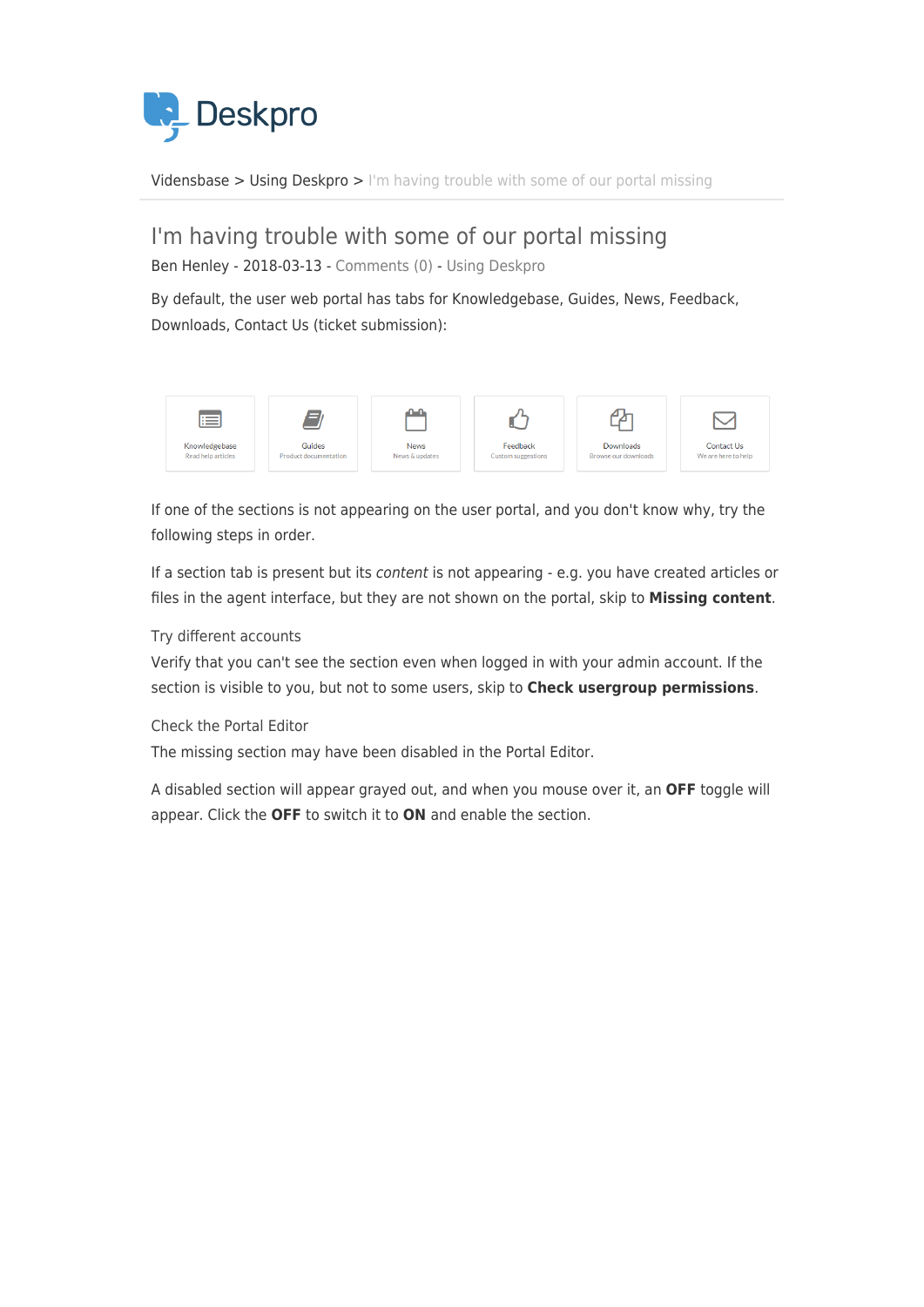#### **User Interface**

| Helpdesk Settings -                                                                                                                     |                           |                                                                                                                                                                                                                 |                     |
|-----------------------------------------------------------------------------------------------------------------------------------------|---------------------------|-----------------------------------------------------------------------------------------------------------------------------------------------------------------------------------------------------------------|---------------------|
| Brand name:<br>Deskpro                                                                                                                  |                           | This is the actual name of your brand.                                                                                                                                                                          |                     |
| Helpdesk Portal -                                                                                                                       |                           |                                                                                                                                                                                                                 |                     |
| ☑ Enable Portal — The portal is the public facing website that your users can use from their browser or mobile phone.                   |                           |                                                                                                                                                                                                                 |                     |
|                                                                                                                                         |                           |                                                                                                                                                                                                                 |                     |
| <b>TICKET &amp; PUBLISH MODE</b>                                                                                                        | OR                        | <b>TICKETS-ONLY MODE</b>                                                                                                                                                                                        |                     |
| Enable content publishing features (articles, news and<br>downloads).                                                                   |                           | Only enable tickets.<br>No other features.                                                                                                                                                                      |                     |
|                                                                                                                                         |                           |                                                                                                                                                                                                                 |                     |
| Portal Sections                                                                                                                         |                           |                                                                                                                                                                                                                 |                     |
|                                                                                                                                         |                           |                                                                                                                                                                                                                 |                     |
| Knowledgebase<br>ON                                                                                                                     | MANAGE <sup>4</sup><br>ON | Downloads                                                                                                                                                                                                       | MANAGE <sup>4</sup> |
| <b>TECH SUPPORT (12)</b><br>BILLING (12)                                                                                                |                           | GETTING_STARTED.PDF                                                                                                                                                                                             | DOWNLOAD            |
| $\overline{\phantom{a}}$                                                                                                                |                           | INTERFACE2.PDF                                                                                                                                                                                                  | DOWNLOAD            |
| <b>SALES (21)</b><br><b>OUR WIDGETS (12)</b><br>a contract of the con-<br>a contract of the contract of                                 |                           |                                                                                                                                                                                                                 | <b>DOWNLOAD</b>     |
| $\overline{\phantom{a}}$                                                                                                                |                           | ADVANCED_USE.DOC-                                                                                                                                                                                               |                     |
| Create help content for users of your web portal. Use this section to address<br>common FAQ's, how-to's and troubleshoot common issues. |                           | Upload files such as manuals, how-to guides, and brochures to make these<br>easily downloadable and accessible for your users.                                                                                  |                     |
| <b>News</b><br>ON                                                                                                                       | MANAGE <sup>4</sup><br>ON | Feedback                                                                                                                                                                                                        | MANAGE <sup>4</sup> |
|                                                                                                                                         |                           |                                                                                                                                                                                                                 |                     |
| NEW FEATURE: SINGLE SIGN-ON<br><b>MAR</b><br>______<br>27                                                                               |                           | <b>WHMCS INTEGRATION</b><br>____                                                                                                                                                                                |                     |
| <u> The Common Common Common Common Common Common Common Common Common Common Common Common Common Common Common Commo</u>              |                           | _____                                                                                                                                                                                                           |                     |
| NEW FEATURE: PER-USER AND PER-ORGANIZA<br>MAR                                                                                           |                           | INTERNAL KNOWLEDGE BASE ARTICLE<br>______                                                                                                                                                                       |                     |
| 18                                                                                                                                      |                           | _______                                                                                                                                                                                                         |                     |
| Use this section to keep your users updated on new product releases, feature                                                            |                           | Gather ideas to improve your products and services. Users can submit, vote and                                                                                                                                  |                     |
| requests and company announcements.                                                                                                     |                           | comment, allowing you to identify the most popular ideas.                                                                                                                                                       |                     |
|                                                                                                                                         |                           | Please note that you can only have one branded Feedback section. All statuses,<br>types, tags and labels are shared across brands. Submissions and comments<br>from all brands will be visible in this section. |                     |
| Guides                                                                                                                                  | MANAGE <sup>4</sup>       |                                                                                                                                                                                                                 |                     |
| Widget Preview: Guides                                                                                                                  |                           |                                                                                                                                                                                                                 |                     |
| Create help content for users of your web portal in a structured way. Use this<br>section to address deep documentation                 |                           |                                                                                                                                                                                                                 |                     |

#### Published Content Settings

 $\blacktriangleright$  Show ratings publicly

#### $\blacksquare$  Enable comments on published content

Enable comments on articles, news and downloads. (This setting does not affect Feedback; discussons on feedback is always enabled).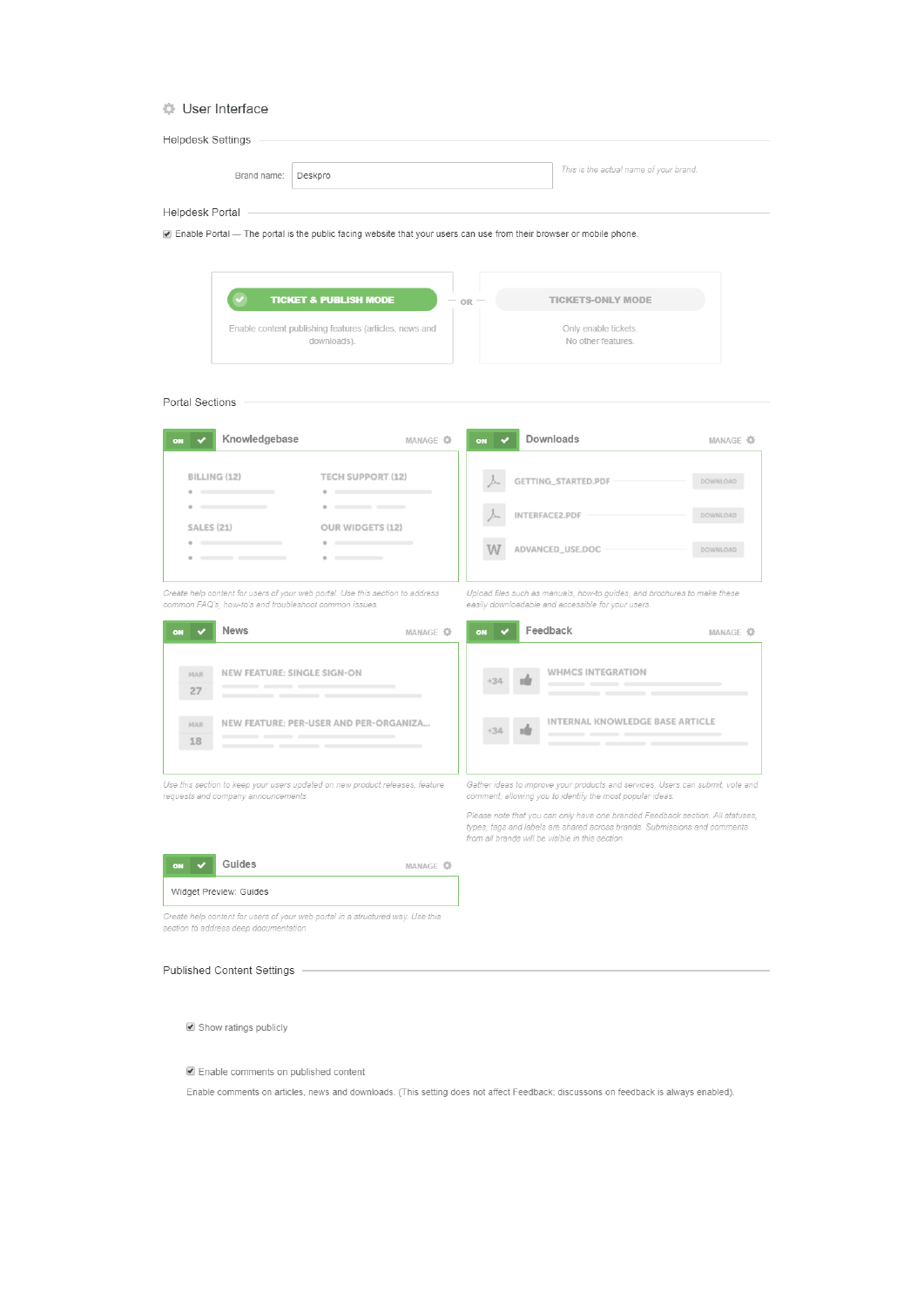# **Check that the section tab is enabled**

Look at the individual settings for the missing section, e.g. **Admin > User Interface > Knowledgebase > Settings.**

You will see options to **Enable** and **Disable the ... section** - these are linked to the **ON/OFF** toggle in the Portal Editor, so should already be enabled.

Under these is an option to **Enable the Knowledgebase tab in the portal tab bar**. If this is not selected, the section will be available at its URL, but will not be shown on the navigation tabs.



Check usergroup permissions

Access to the different portal sections can be restricted via usergroup permissions. If the permission is disabled for **Everyone** it won't even be visible to agents.

Go to **CRM > Permission Groups**, and select the "Everyone" group.

Look at the permissions for the missing section (note that **Articles** controls the Knowledgebase, and **Tickets** controls the Contact Us form).

Make sure the **Can use [section]** permission is enabled. This should make the section visible to all agents and users.

| <b>Tickets</b>               | Chat                            | Feedback | Articles | Downloads | <b>News</b> |  |
|------------------------------|---------------------------------|----------|----------|-----------|-------------|--|
| Can use downloads            |                                 |          |          |           |             |  |
| Can rate downloads           |                                 |          |          |           |             |  |
| Submit comments on downloads |                                 |          |          |           |             |  |
|                              | Do not require agent validation |          |          |           |             |  |

Check department permissions

There are separate usergroup and agent permissions for departments, set from **Tickets >**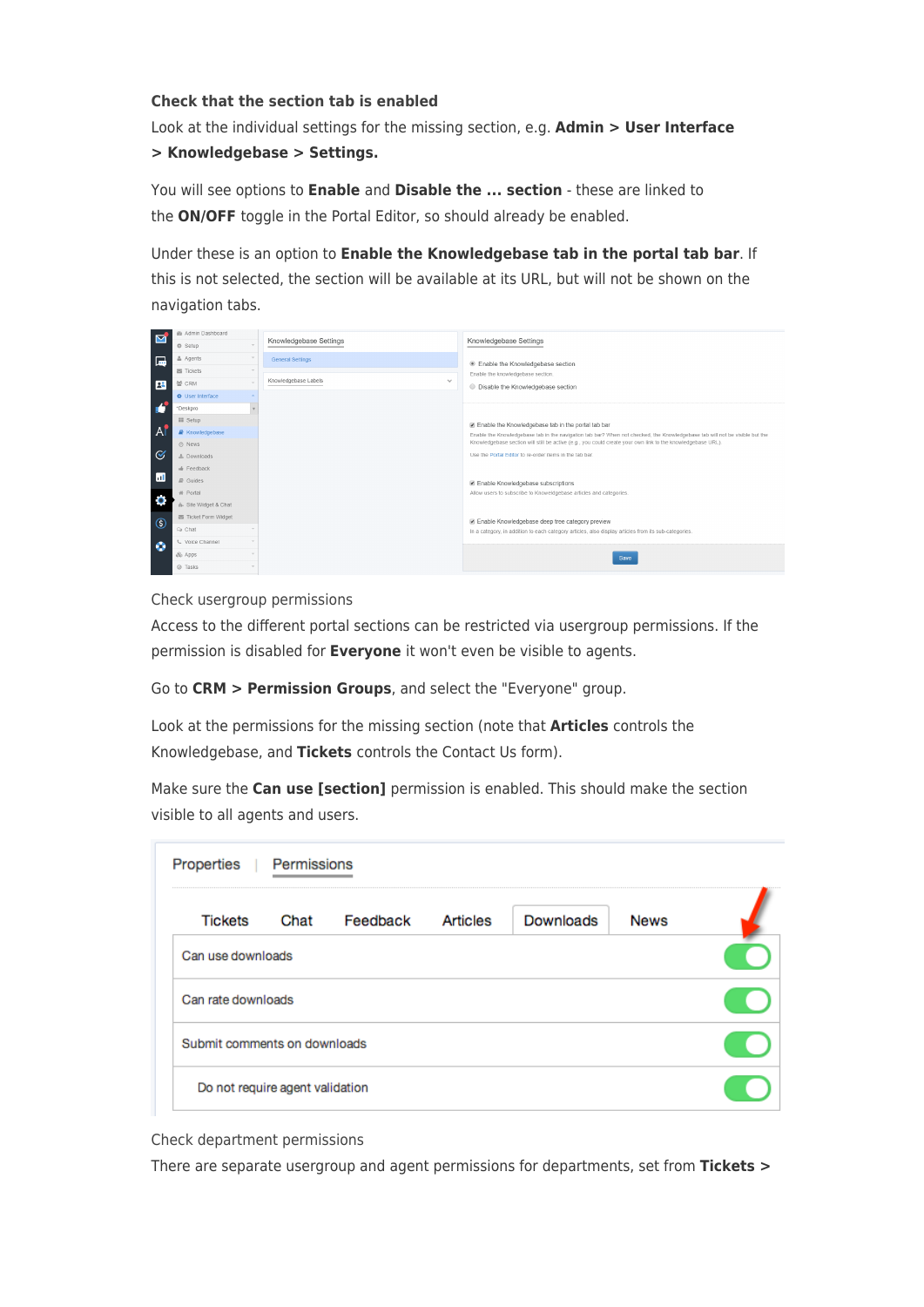#### **Departments** in the **Permissions** tab.

If the Contact Us form is not visible, check the **department usergroup** permissions. To be able to use the Contact Form, a user or agent must have usergroup permissions for at least one department; otherwise the whole section will not show up.

| Properties   Permissions   Layout   Website Embed |     |
|---------------------------------------------------|-----|
| <b>User Group Permissions @</b>                   |     |
| <b>User Group</b>                                 | Use |
| Everyone                                          |     |
| Registered                                        |     |
| <b>Troublemakers</b>                              |     |
|                                                   |     |

If both **Everyone** and **Registered** are disabled for all your departments, your agents won't be able to see the Contact Form section, even if they have agent permissions for a department.

#### Missing content

# **Missing form fields**

If part of the **Contact Us** ticket submission form is missing, or users can't see a field when they view a ticket through the portal, this may be down to the form layout. Go to the **Tickets > Departments** section of admin, click on the **Layout** tab and drag the field you want to see onto the user form. Click the gear icon on a field to check that it is set to be displayed during ticket creation.

# **Missing articles, downloads, news posts**

Check that the content you expect to see is definitely **Published**, rather than Unpublished, Archived or Draft.

If a section's tab is enabled, but content you've created for the section is not showing up, check the **category permissions**.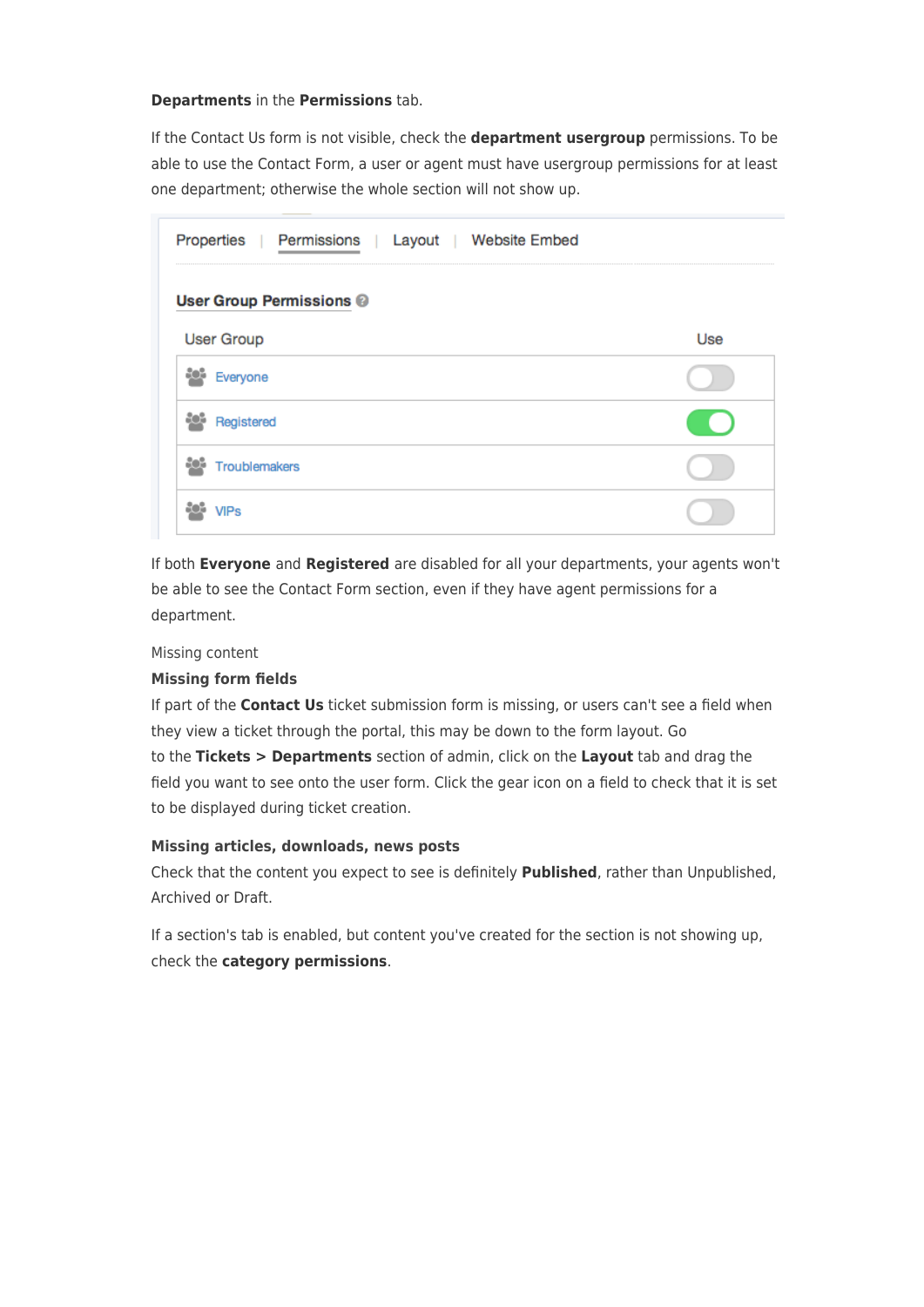| <b>PUBLISH</b>                      | Q SEARCH       | <b>■ 2 DOWNLOADS</b>   | <b>ELES</b>                                |  |
|-------------------------------------|----------------|------------------------|--------------------------------------------|--|
| <b>PENDING</b>                      |                | <b>DELETE CATEGORY</b> |                                            |  |
| <b>KNOWLEDGEBASE</b><br><b>NEWS</b> |                | <b>Delete Category</b> |                                            |  |
| <b>DOWNLOADS</b>                    |                | <b>EDIT CATEGORY</b>   |                                            |  |
| <b>Vouchers</b>                     | $\mathbf{1}$   |                        |                                            |  |
| <b>Documents</b>                    | $\mathbf \Phi$ | Title                  | <b>Files</b>                               |  |
| <b>Files</b>                        | $\mathbf{2}$   | <b>Permissions</b>     | <b>Ø</b> Everyone                          |  |
| Add new category                    |                |                        | Registered<br><b>VIPs</b><br>Troublemakers |  |

Enable the Everyone permission and see if the items are now visible.

Note that if the usergroup permission for **Everyone** is disabled, and the category permission is enabled for **Everyone**, the category content will not show up. Disable the Everyone category permission to fix this issue.

If changing category permissions does not work, go to **Portal > Templates** and check that the templates for the problem section have not been edited in a way that is stopping content being displayed. Possible causes include an error in template tag logic, or the use of HTML comment format  $(\langle -!--\rangle)$  instead of Twig comment format  $(\{ # # \})$ .

If you're not familiar with HTML and the Twig template system, go to every template which is marked as customized, click on its name, and then click **Revert to Default.** Note that this will remove any custom design that has been added with templates, so you may want to save the original template code before you revert.

| <b>Template Name</b>      |                   |
|---------------------------|-------------------|
| filter-list-item.html     | <b>DEFAULT</b>    |
| filter-nav.html           | <b>CUSTOMIZED</b> |
| filter.html               | <b>DEFAULT</b>    |
| $\langle$ /> filter.rss   | <b>DEFAULT</b>    |
| portal-display.html       | <b>CUSTOMIZED</b> |
| view-overlay.html         | <b>DEFAULT</b>    |
| view.html<br>$\langle$ /> | <b>CUSTOMIZED</b> |